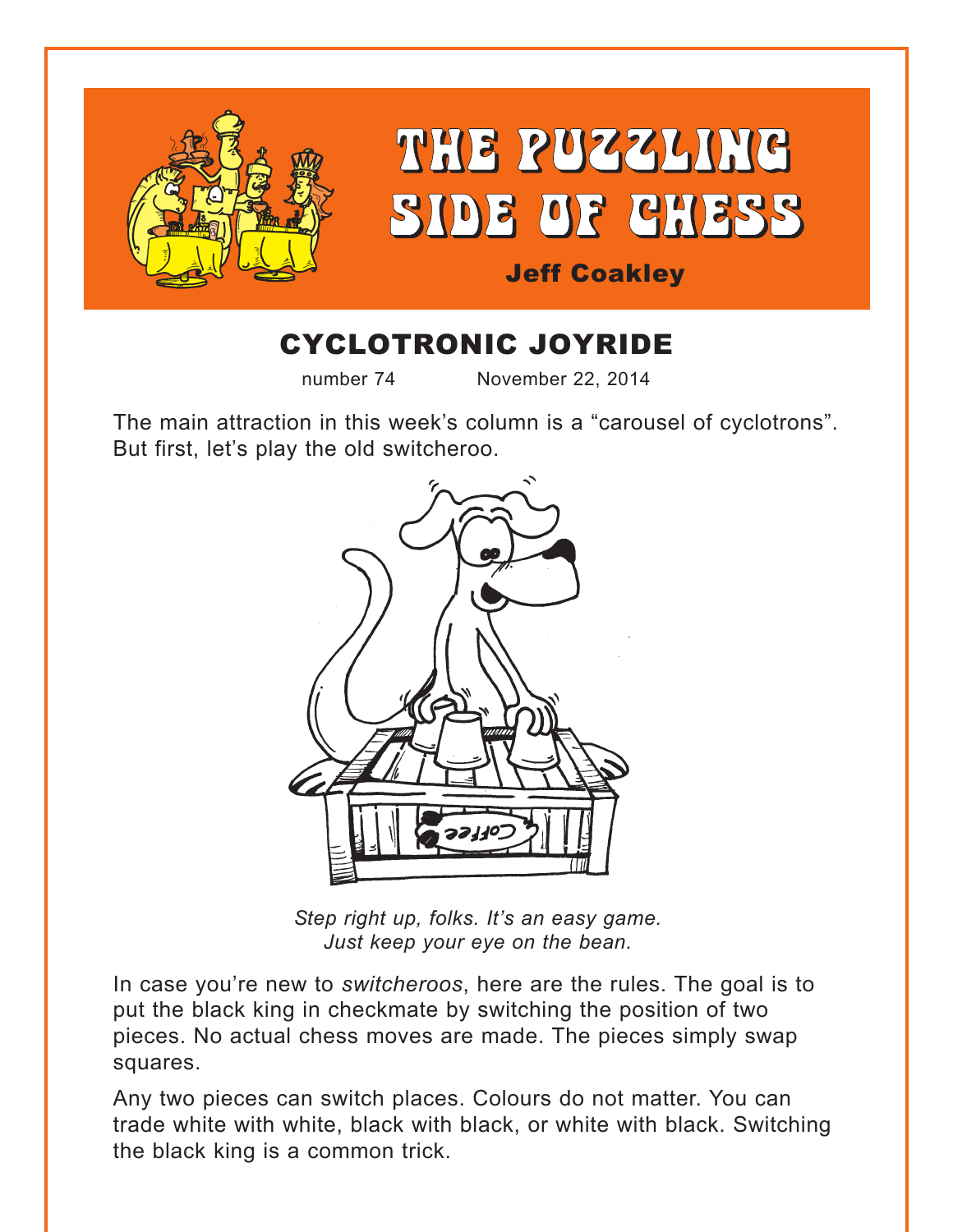<span id="page-1-0"></span>*The position after the switch must be legal*. A position is legal if it could occur in an actual game. This rule implies several things.

- a) A pawn cannot be put on the 1st or 8th rank.
- b) Both kings cannot be in check.
- c) There must be a way to reach the resulting position with a legal white move. Impossible checks, especially double checks, are a frequent "violation".
- d) In some cases, *retrograde analysis* may be required to decide if the position after a switch is legal.



#### **[Switcheroo 65](#page-8-0)**

Switch two pieces so that Black is in checkmate.

For problems 1-64 and more information on switcheroos, see the Puzzling Side archives, starting with column 4.



### **[Switcheroo 66](#page-8-0)**

Switch two pieces so that Black is in checkmate.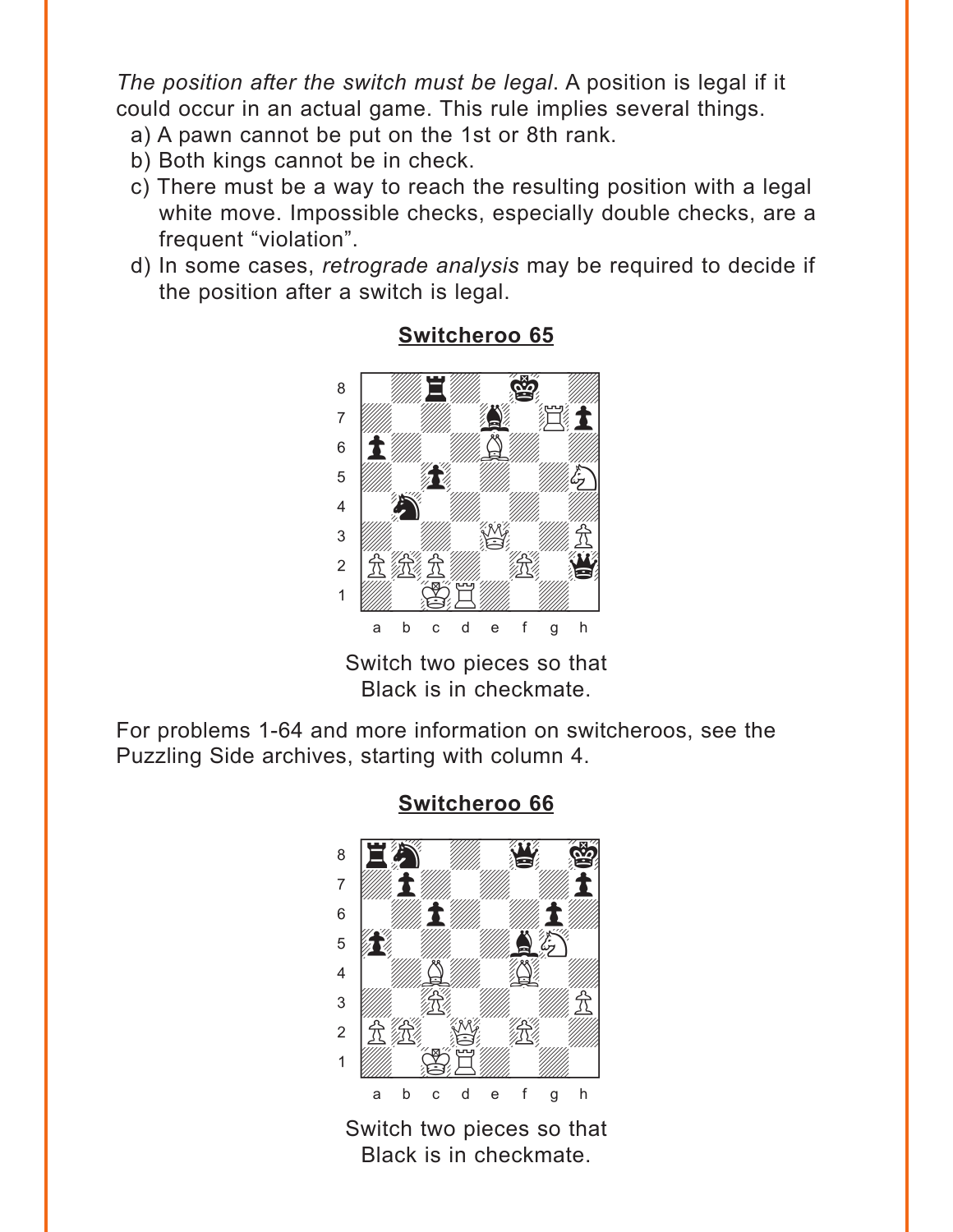<span id="page-2-0"></span>In the next puzzle, the hand is truly quicker than the eye.



### **Switcheroo 67**

Switch two pieces so that Black is in checkmate.

And now, ladies and gentlemen, we are pleased to present the highlight of the evening:

# A Carousel of Cyclotrons



A cyclotron is a three-way switcheroo. Instead of switching two pieces, we switch three. The pieces trade places in a "cycle". Piece A goes to square B, piece B goes to square C, and piece C goes to square A. Otherwise the usual rules for switcheroos are followed. See column 55.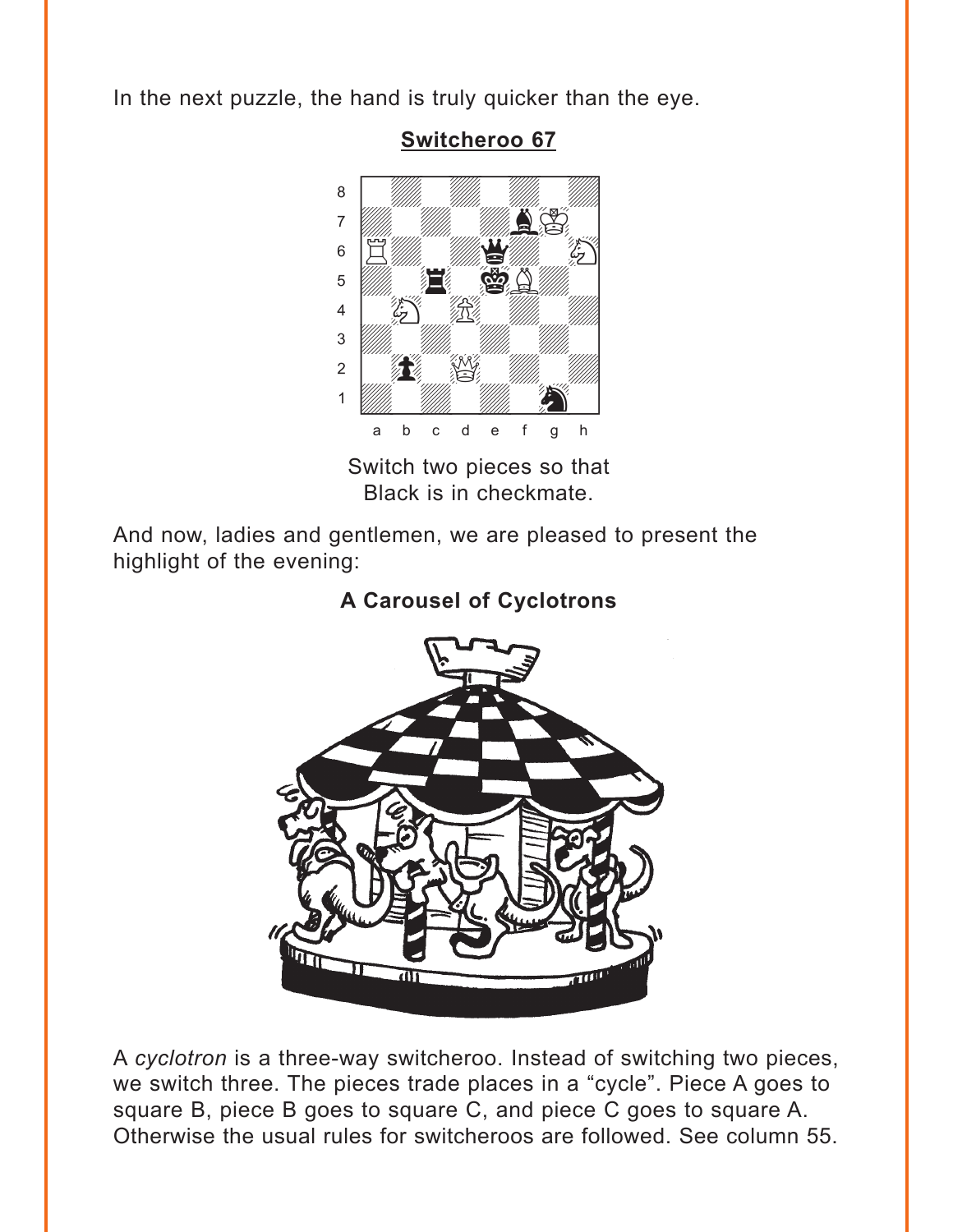<span id="page-3-0"></span>

Cycle three pieces so that Black is in checkmate.

*Any three pieces may trade places. Colours do not matter. The resulting position must be legal.*

As you will soon notice, all eight cyclotrons in this column share a common "zero position". Only one or two pieces are different in each diagram.



**[Cyclotron 09](#page-10-0)**

Cycle three pieces so that Black is in checkmate.

Merry-go-rounds have been a popular ride at carnivals and fairs for over 150 years. It seems that there is something inherently fun about going in circles!?

Have you heard of the *Merry-Go-Round Museum*? It's in Sandusky, Ohio. Not far from *Cedar Point Amusement Park* on the shores of Lake Erie.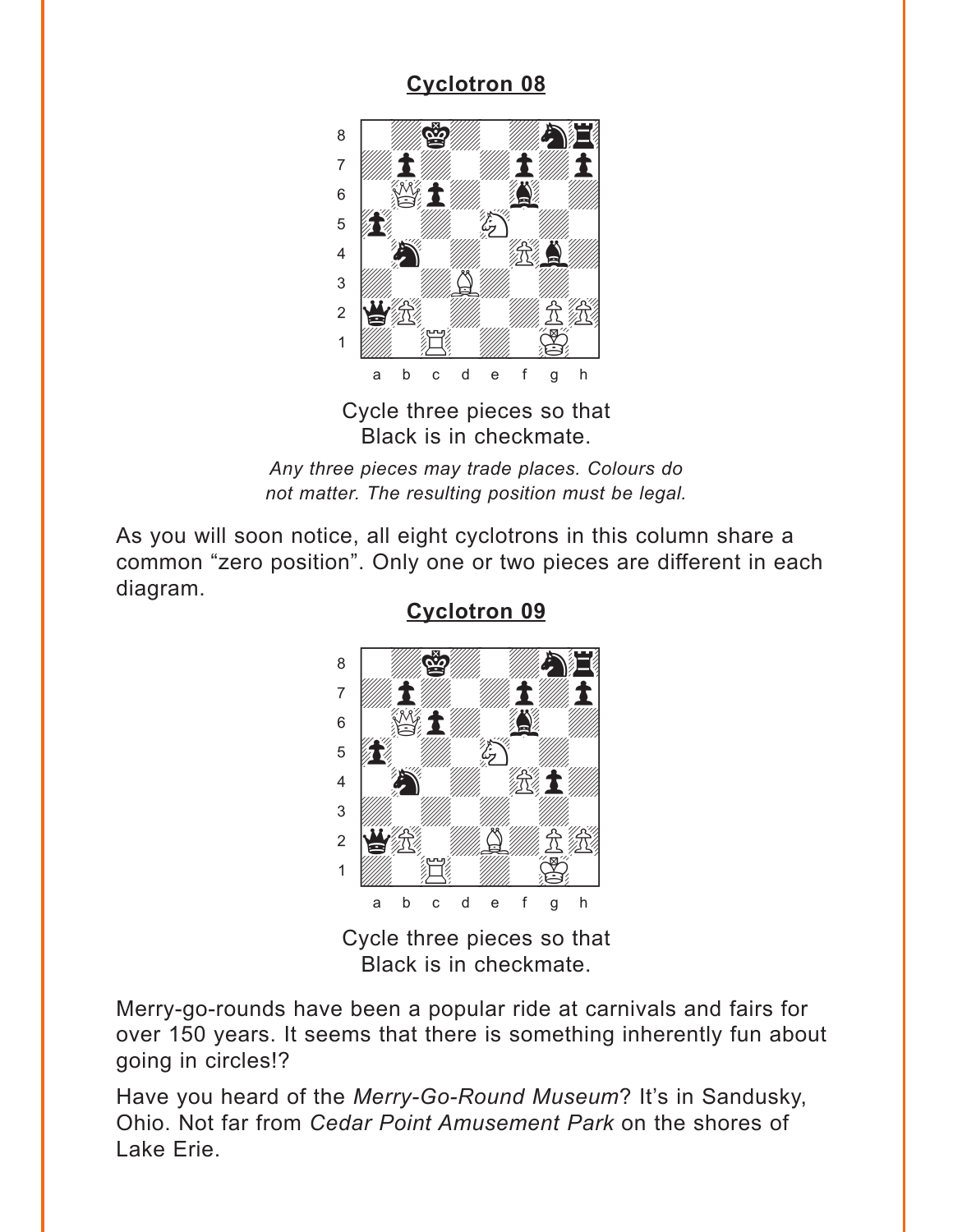<span id="page-4-0"></span>

Cycle three pieces so that Black is in checkmate.

#### **Ferris at the Fair**

The Ferris wheel was invented by Illinois engineer George Ferris (1859-1896) as part of the Chicago World's Fair of 1893. The 80 meter "observation wheel" (264 feet) was designed to rival the Eiffel Tower which was built for the previous exhibition in Paris 1889.



The original Ferris wheel. Seating capacity: 2160.

For an interesting article, with a surprise ending, check out The Life and Death of Chicago's Great Ferris Wheel by Patrick Meehan.

http://www.hydeparkhistory.org/2015/04/27/ferris-wheel-in-the-1893-chicago-worlds-fair/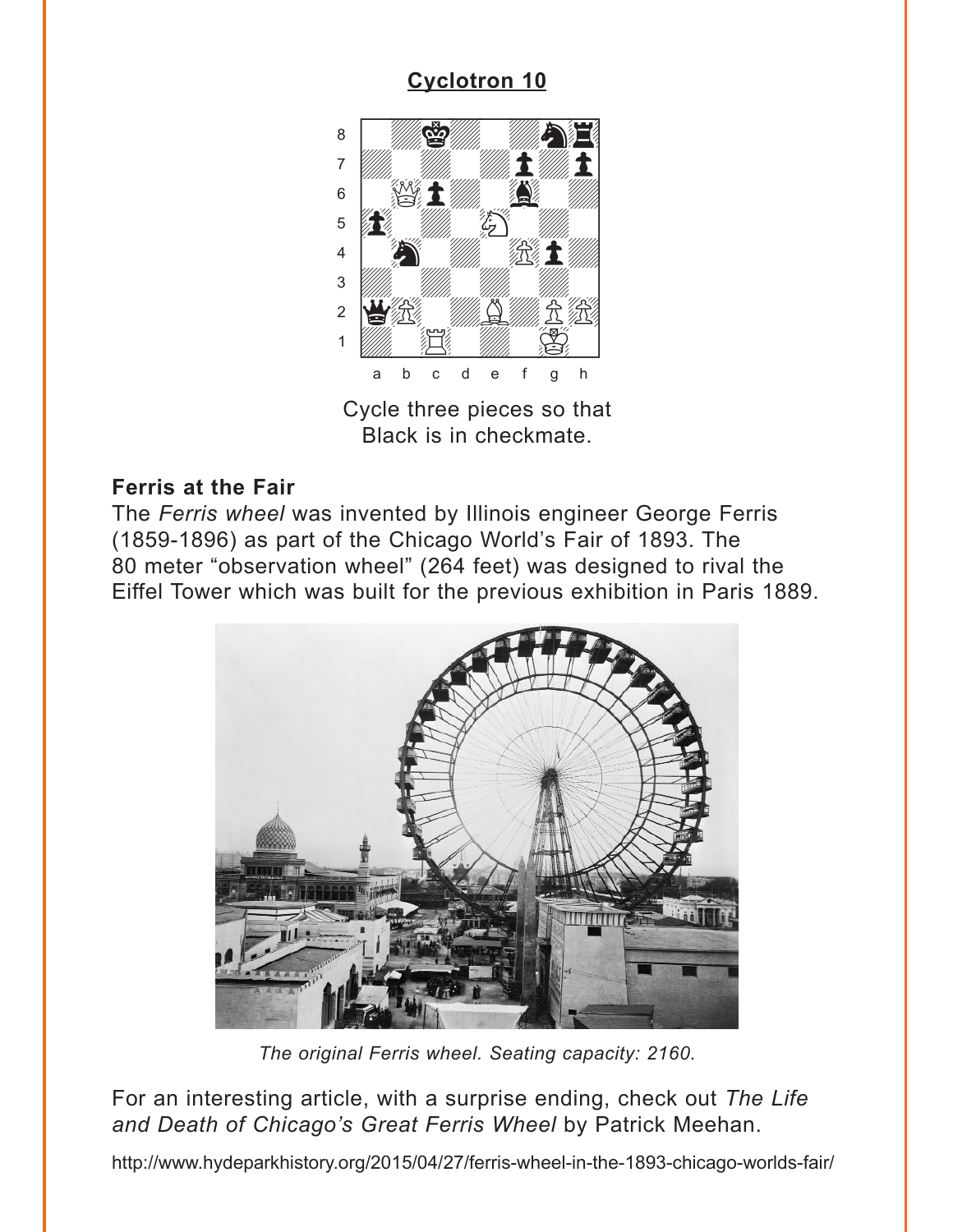<span id="page-5-0"></span>

Cycle three pieces so that Black is in checkmate.

As of March 2014, the tallest Ferris wheel in the world is the High Roller, located on the strip in Las Vegas, Nevada. At 167 meters (550 feet), it surpassed the height of the Singapore Flyer by two meters.

Other past record holders include the Star of Nanchang (China) and the London Eye. Several new giant wheels are currently in the works around the world. Records are made to be broken, right?



**High Roller**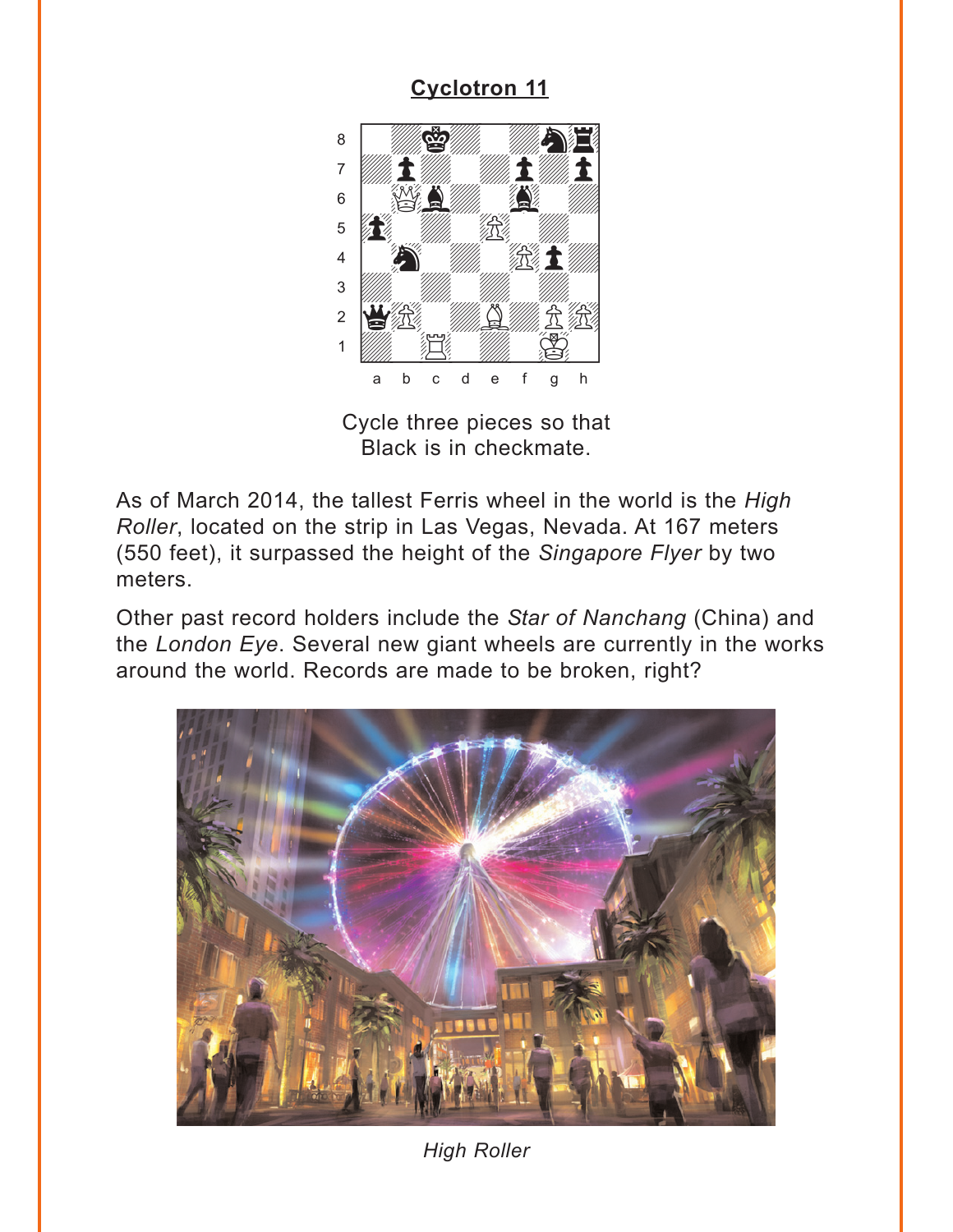<span id="page-6-0"></span>

Cycle three pieces so that Black is in checkmate.



**Cyclotron 13** 



Cycle three pieces so that Black is in checkmate.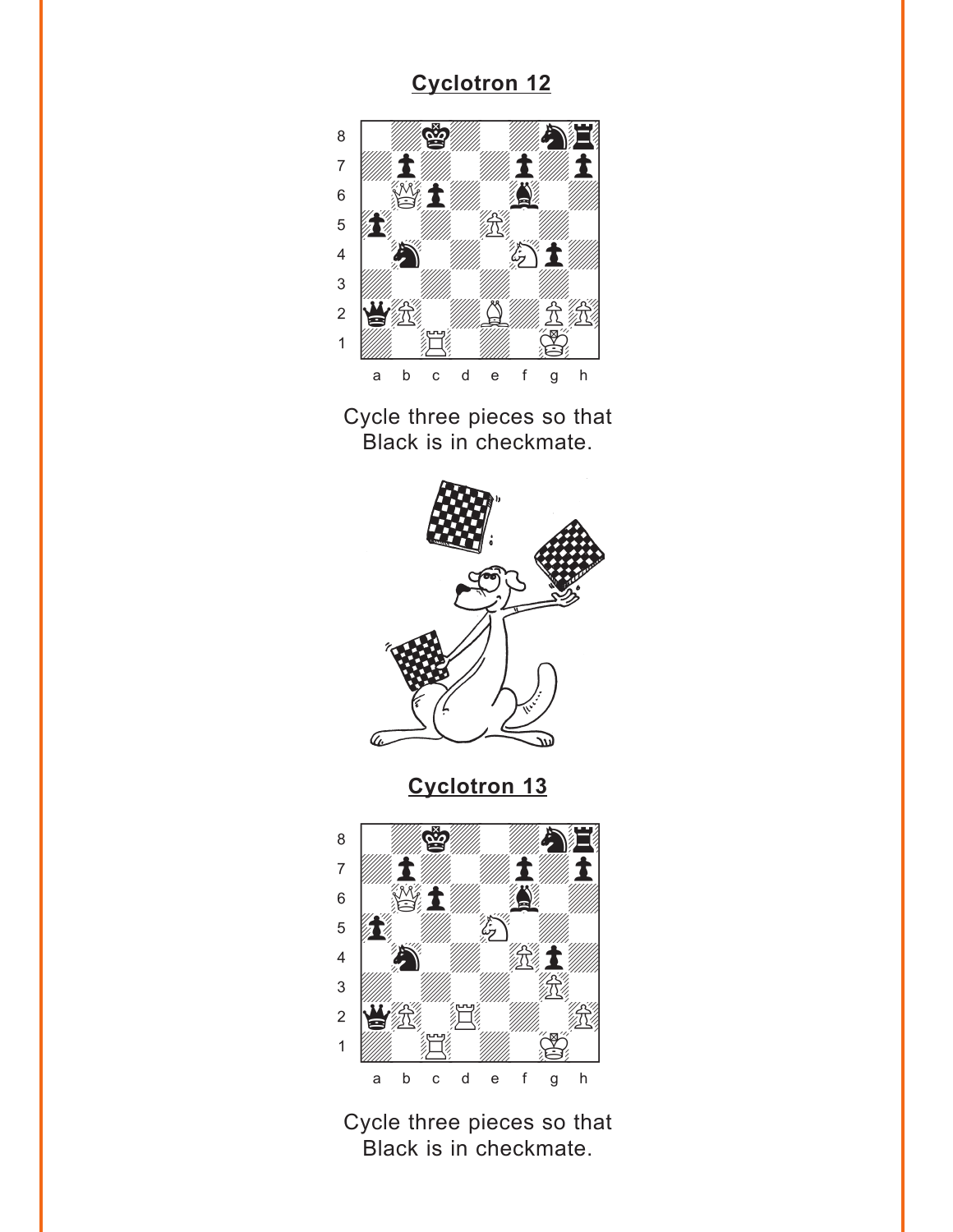<span id="page-7-0"></span>

Cycle three pieces so that Black is in checkmate.

**[Cyclotron 15](#page-13-0)**



Cycle three pieces so that Black is in checkmate.

Stay tuned next week for the winning problems from the *2014 Chess Cafe Puzzlers Cup*.

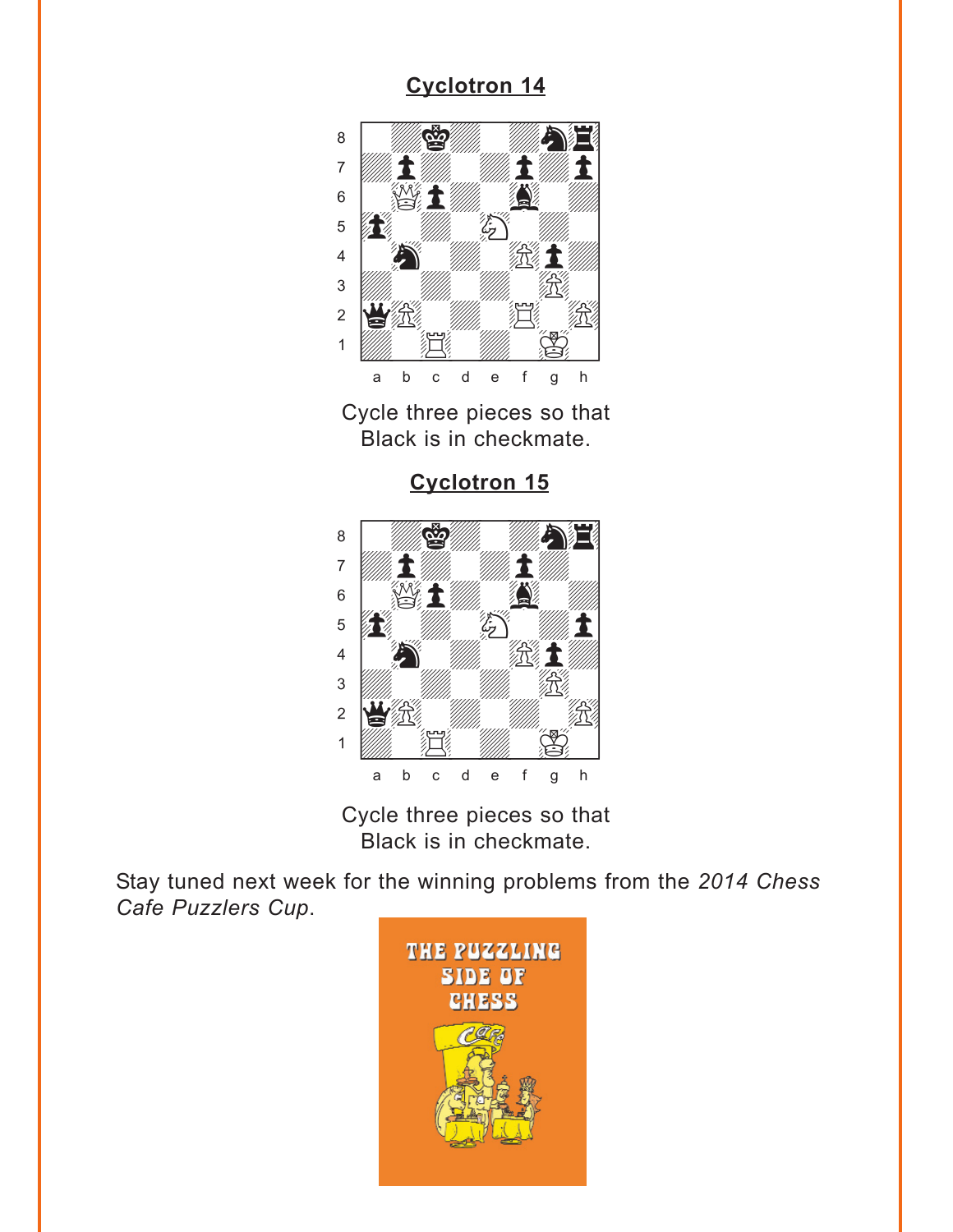# <span id="page-8-0"></span>**SOLUTIONS**

All problems by J. Coakley. Switcheroos 65 and 66 are from Winning Chess Puzzles For Kids Volume 2 (2010). The others are Chesscafe.com originals (2014).

PDF hyperlinks. You can advance to the solution of any puzzle by clicking on the underlined title above the diagram. To return to the puzzle, click on the title above the solution diagram.



### Switcheroo 65



The knight switches squares but keeps the rook on g7 protected.



### **Switcheroo 66**

 $Bf4 \leftrightarrow Kh8$ 

From the far corner, the white bishop covers e5.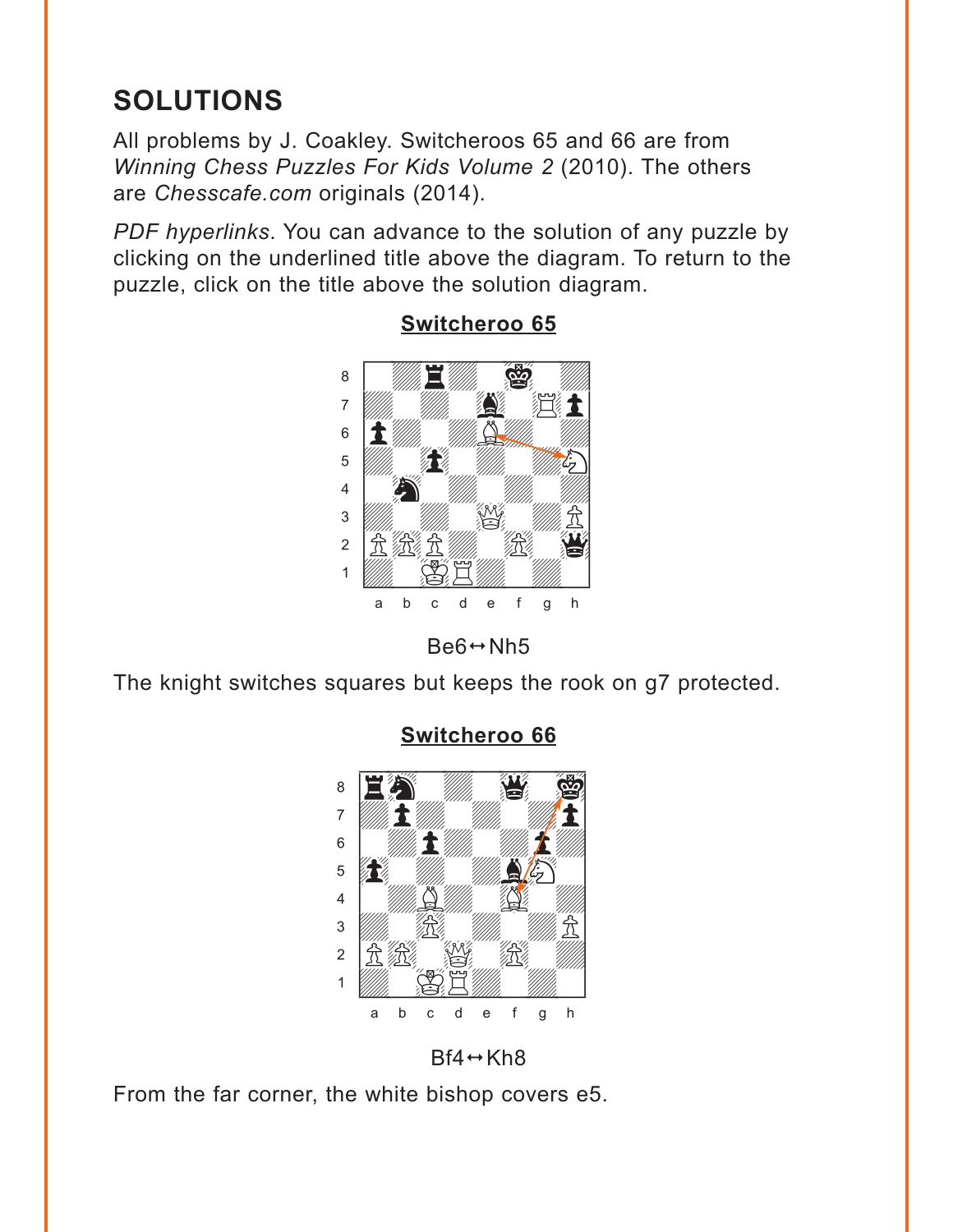### **Switcheroo 67**

<span id="page-9-0"></span>

 $Nb4 \leftrightarrow Nh6$ 

An "invisible pseudo-switch". Black is mated in the diagram. Only this knight swap maintains the mate.

 $(Ra6 \leftrightarrow Qe6$ ? is an impossible double check.)



### **Cyclotron 08**

 $Qb6 \rightarrow d3$  Bd3 $\rightarrow e5$  Ne5 $\rightarrow b6$ 

post-cycle

The order in which the pieces are cycled is not important. The resulting position will still be the same.

In this puzzle, all three cycled pieces are white. But this is not a requirement. Like switcheroos, the pieces changing places in a cyclotron may be of either colour.

The diagram on the right shows the position after the cycling of pieces.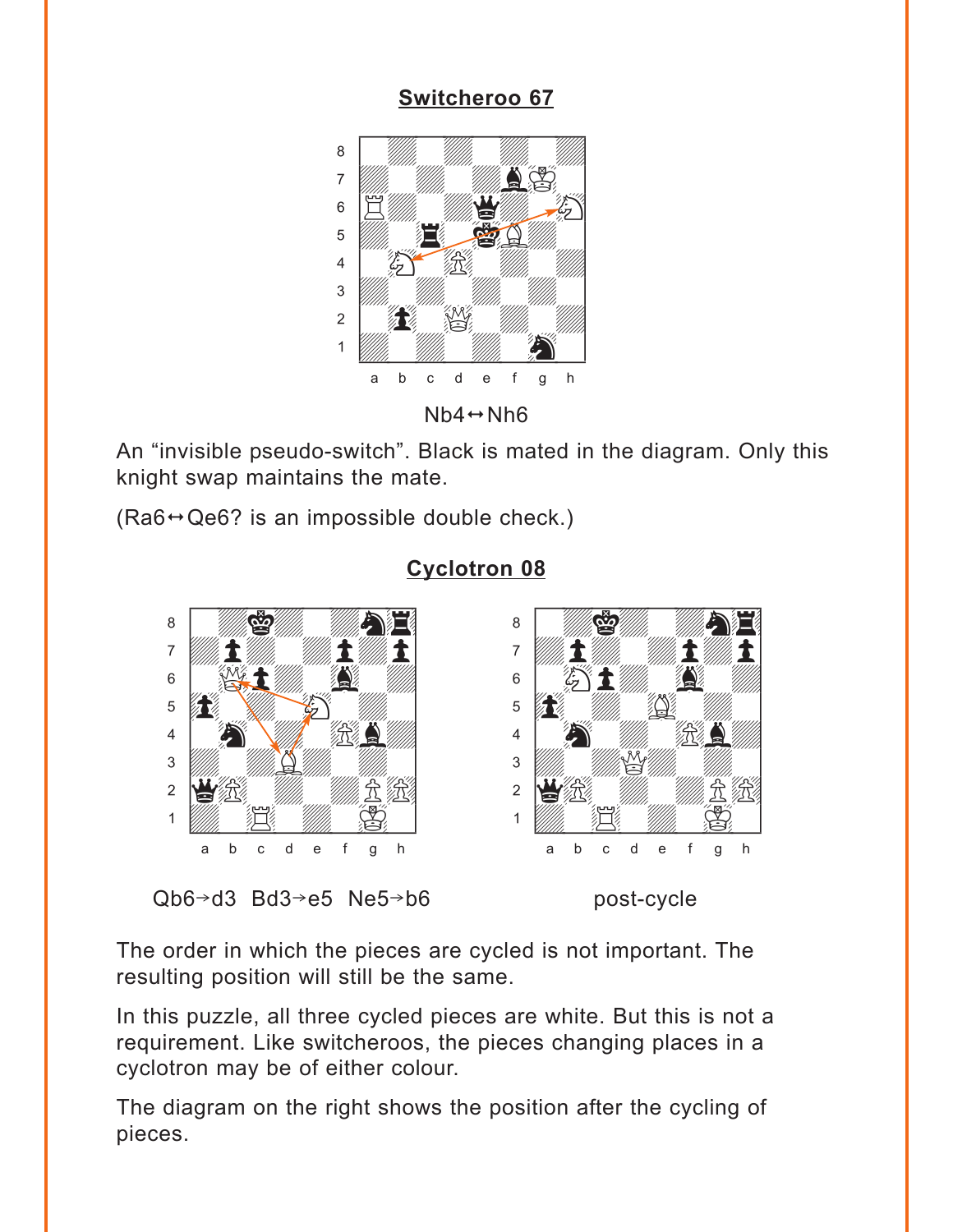<span id="page-10-0"></span>



The cyclotronic king spins his way to defeat.



**[Cyclotron 10](#page-4-0)**

 $Nb4 \rightarrow c1$  Rc1 $\rightarrow$ c6 c6 $\rightarrow$ b4

Maybe that one was too easy.

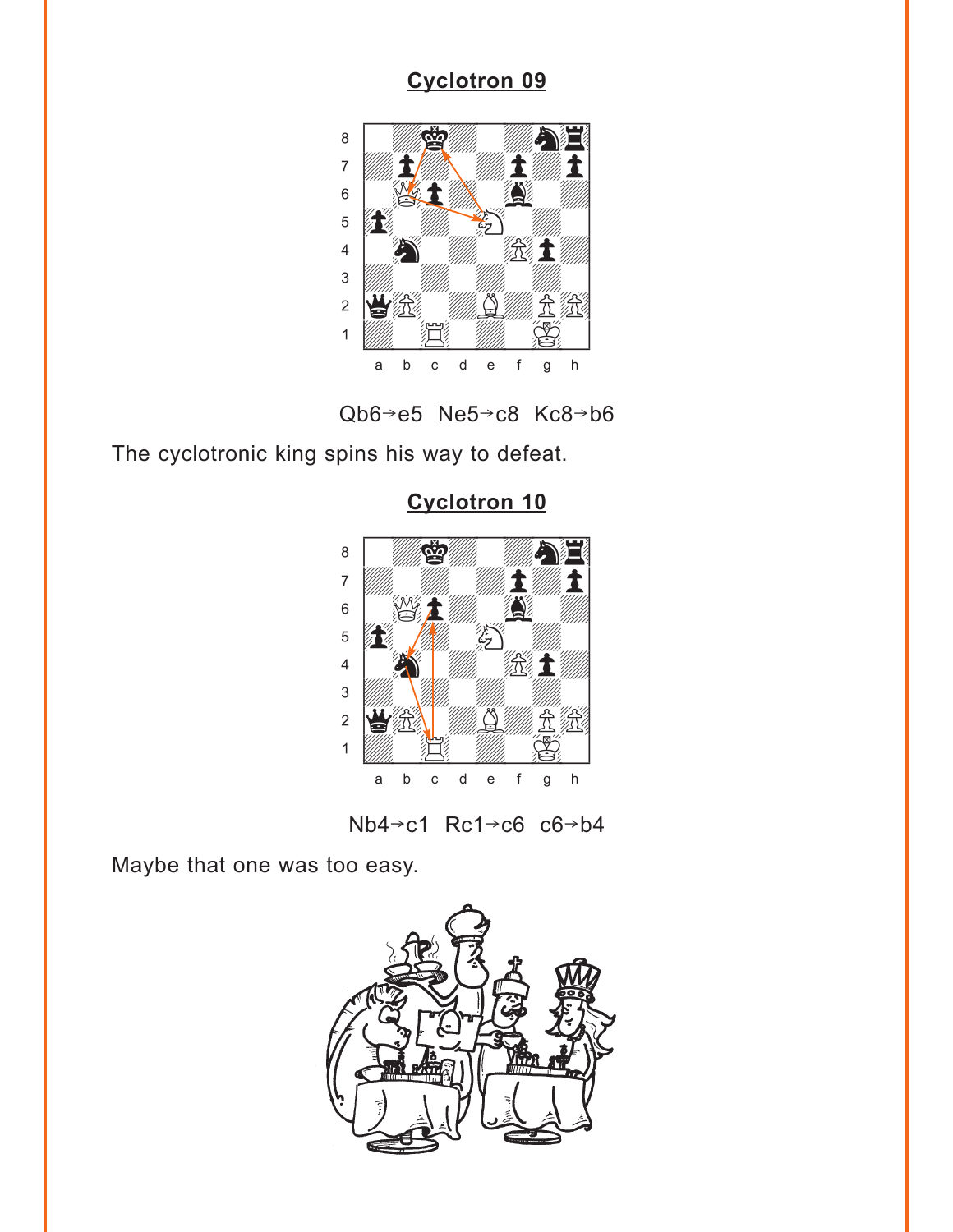<span id="page-11-0"></span>

Qb6-g1 Kg1-c8 Kc8-b6

Both kings get in on the action.



**[Cyclotron 12](#page-6-0)**





The cycle Qb6 $\rightarrow$ c8, Kc8 $\rightarrow$ c6, c6 $\rightarrow$ b6? is an impossible double check.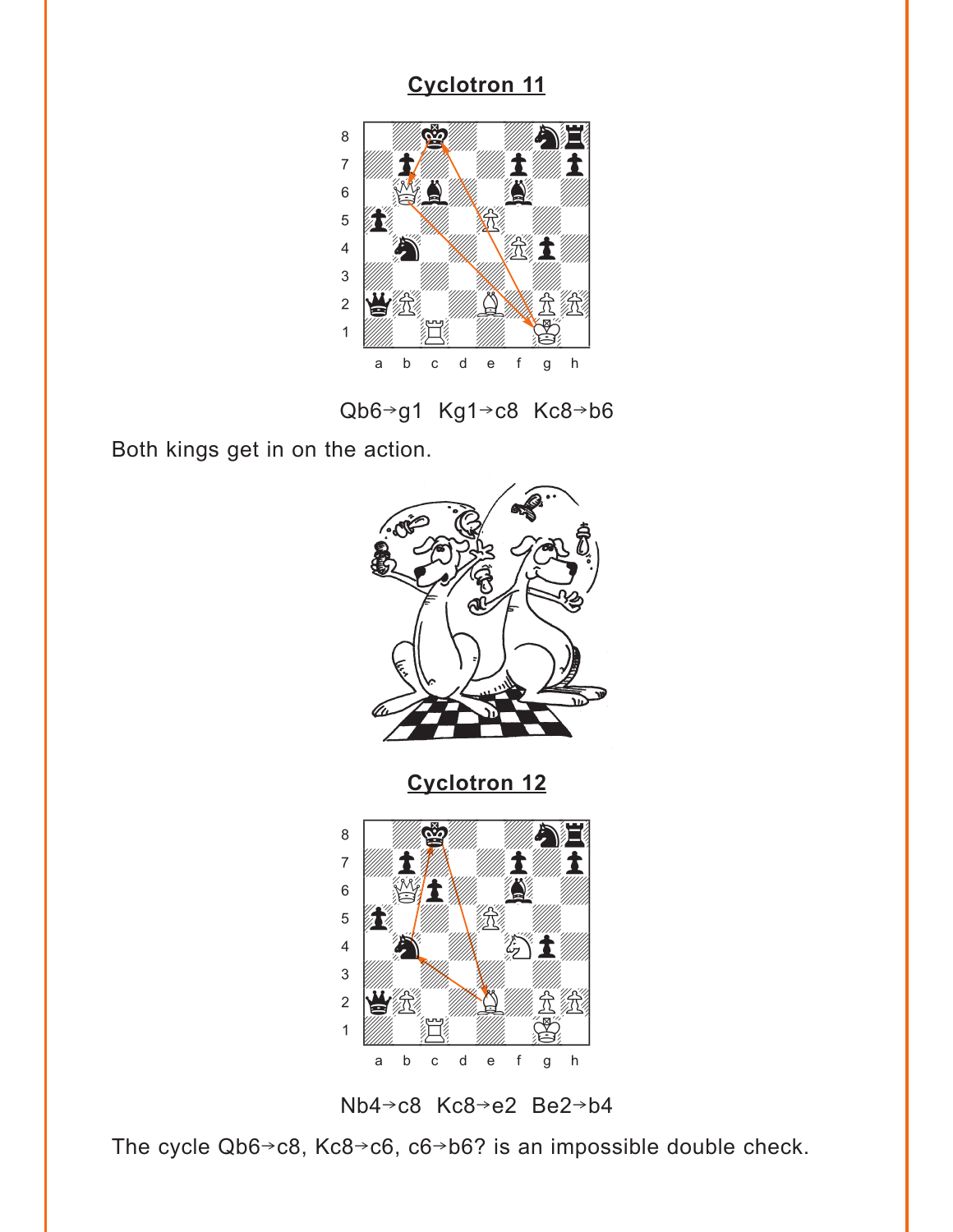<span id="page-12-0"></span>

Qb6→c8 Kc8→g1 Kg1→b6

The white king must go to b6. Anywhere else would place him in check, bring a pawn to the 1st or 8th rank, or eliminate the mate.

The cycle  $c6 \rightarrow e5$ , Ne5 $\rightarrow$ c8, Kc8 $\rightarrow$ c6? is an impossible double check.



### **Cyclotron 14**

Rc1→g1 Kg1→c8 Kc8→c1

The kings perform a right triangle.